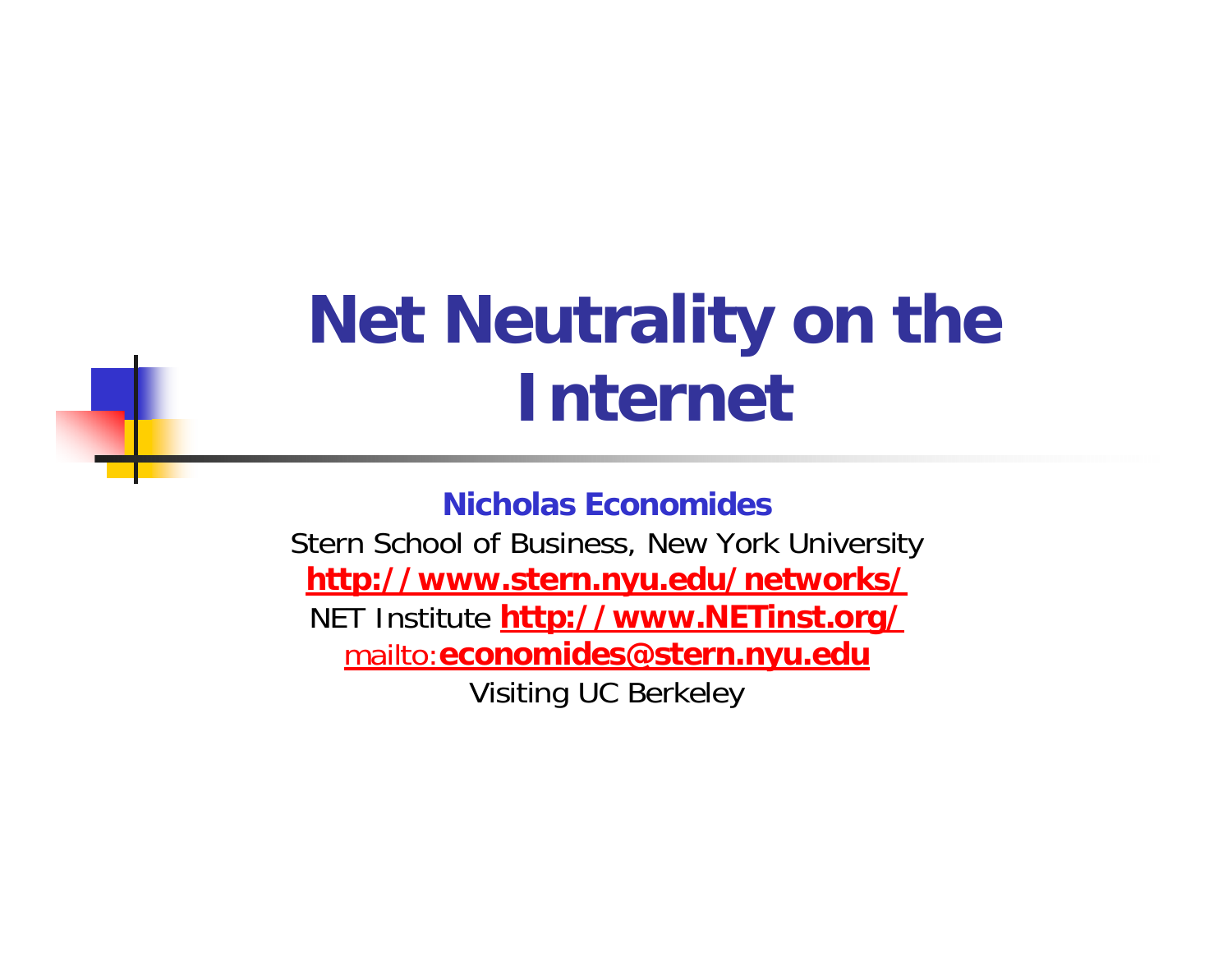#### Network Industries: Increasing Returns to Scale in Consumption

- $\mathcal{C}^{\mathcal{A}}$ Increasing (fulfilled expectations) demand (in price)
- П Strategic decisions on compatibility/incompatibility
- П Distributed computing
- П Security issues
- П **Two-sided pricing**: network firms can set price(s) on either or both sides of a market
- **Examples (vertically integrated):** 
	- **Adobe Acrobat and Adobe Reader**
	- $\blacksquare$ Originating and terminating charges in (old) AT&T monopoly
	- $\blacksquare$  Cantor Fitzgerald subsidized Salomon Brothers in secondary market for US Government bonds
- Examples (vertically disintegrated, components made by different companies):
	- $\blacksquare$ Operating systems and applications
	- П Game platform/console and games (software)
	- $\blacksquare$ Clients and servers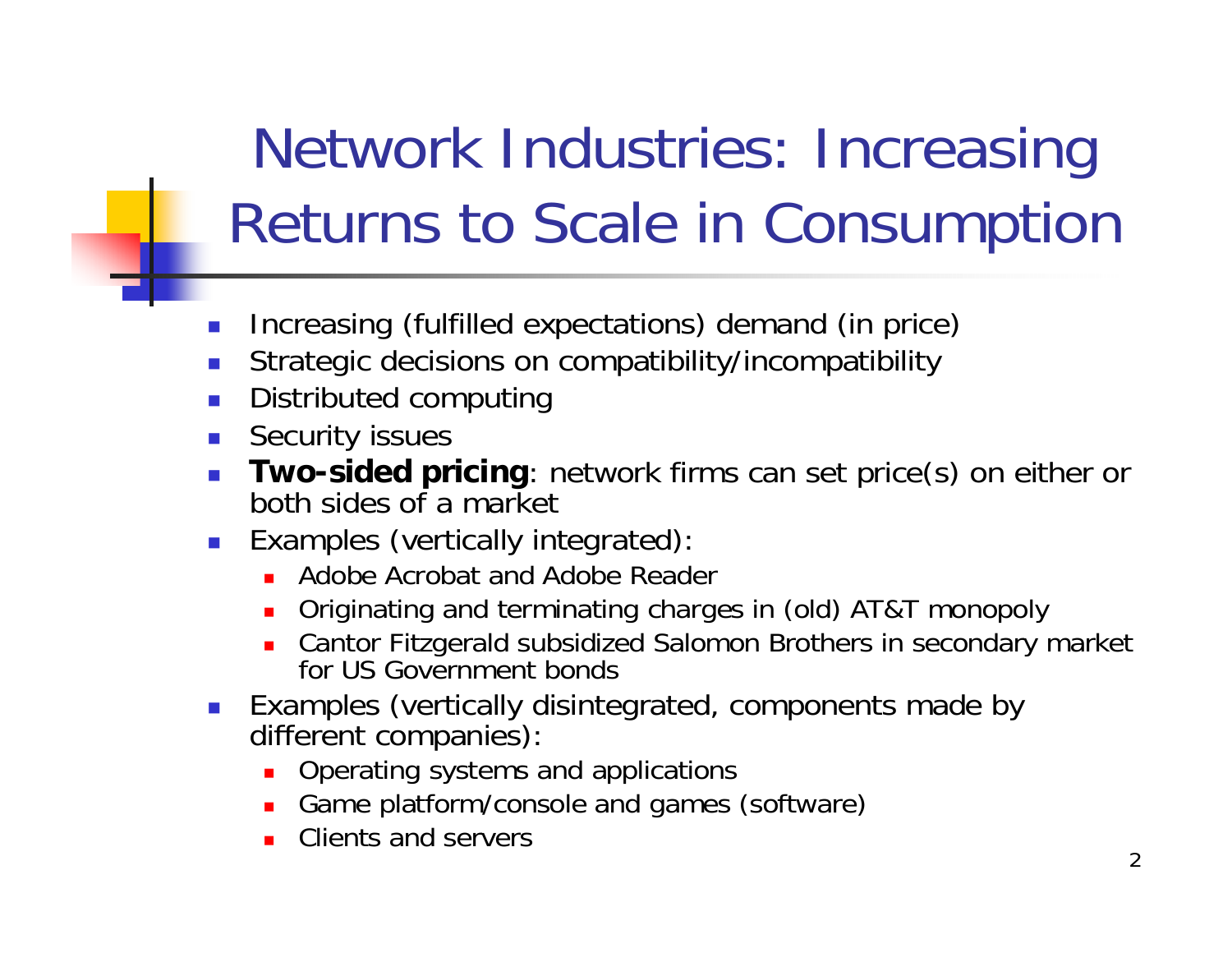Two-sided Pricing in Vertically Disintegrated Setups

- $\overline{\phantom{a}}$  Who pays whom?
	- П OSs subsidize applications
	- П Game platforms collect from software developers
	- ▉ In credit cards, the Visa and MasterCard networks have set a fixed percentage discount (price) between issuer and acquirer banks (price fixing?)
- **Should we apply regulation? How?** 
	- ▉ When regulation is possible on both sides of the market
	- П When regulation is possible on one side only
		- **With cost-based pricing on the other side**
		- with monopoly pricing on the other side
		- with duopoly pricing on the other side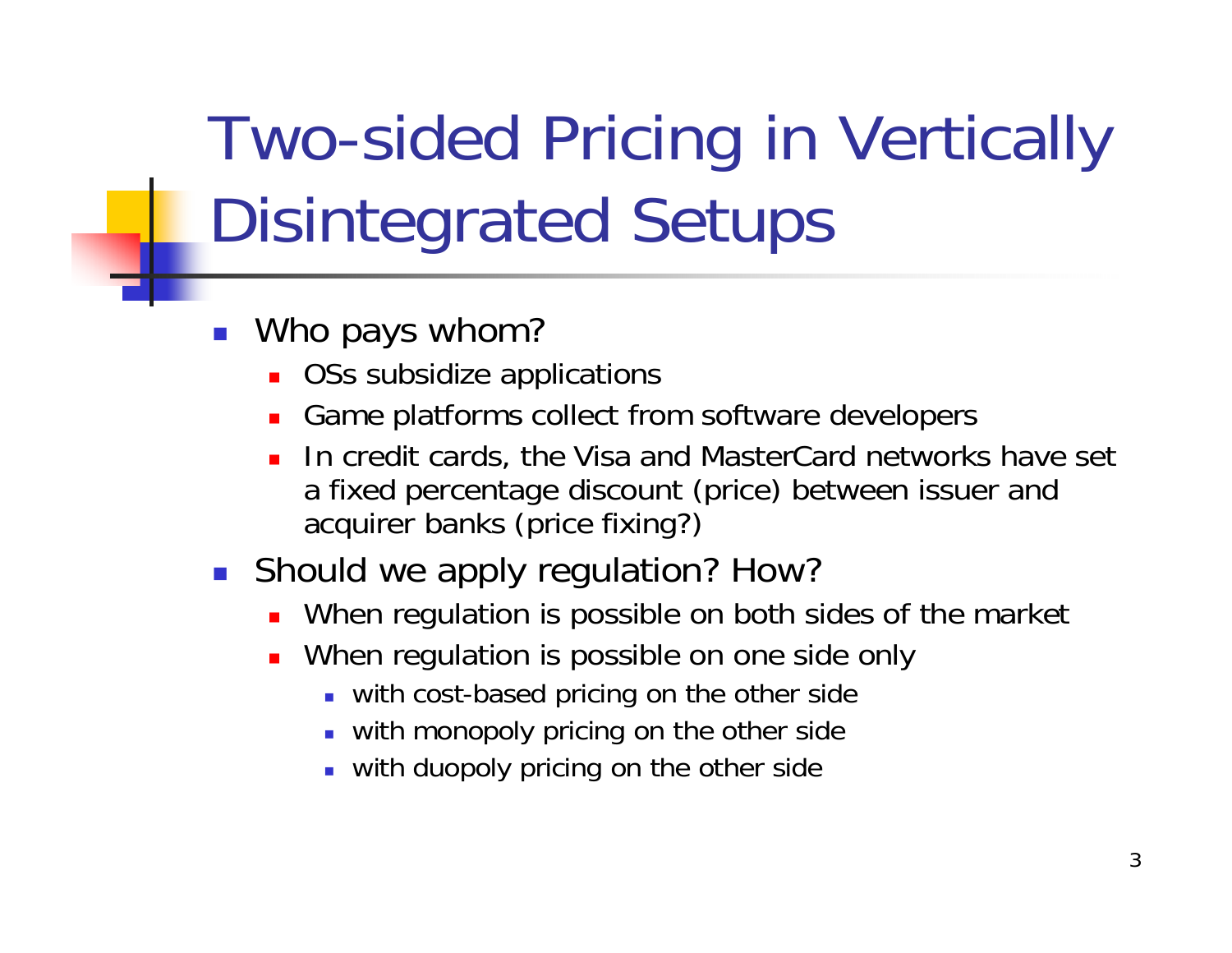#### Interview with Ed Whitacre BusinessWeek November 7, 2005

× **How concerned are you about Internet upstarts like Google, MSN, Vonage, and others?**

"How do you think they're going to get to customers? Through a broadband pipe. Cable companies have them. We have them. Now what they would like to do is use my pipes free, but I ain't going to let them do that because we have spent this capital and we have to have a return on it. So there's going to have to be some mechanism for these people who use these pipes to pay for the portion they're using. Why should they be allowed to use my pipes?

The Internet can't be free in that sense, because we and the cable companies have made an investment and for a Google or Yahoo! or Vonage or anybody to expect to use these pipes [for] free is nuts!"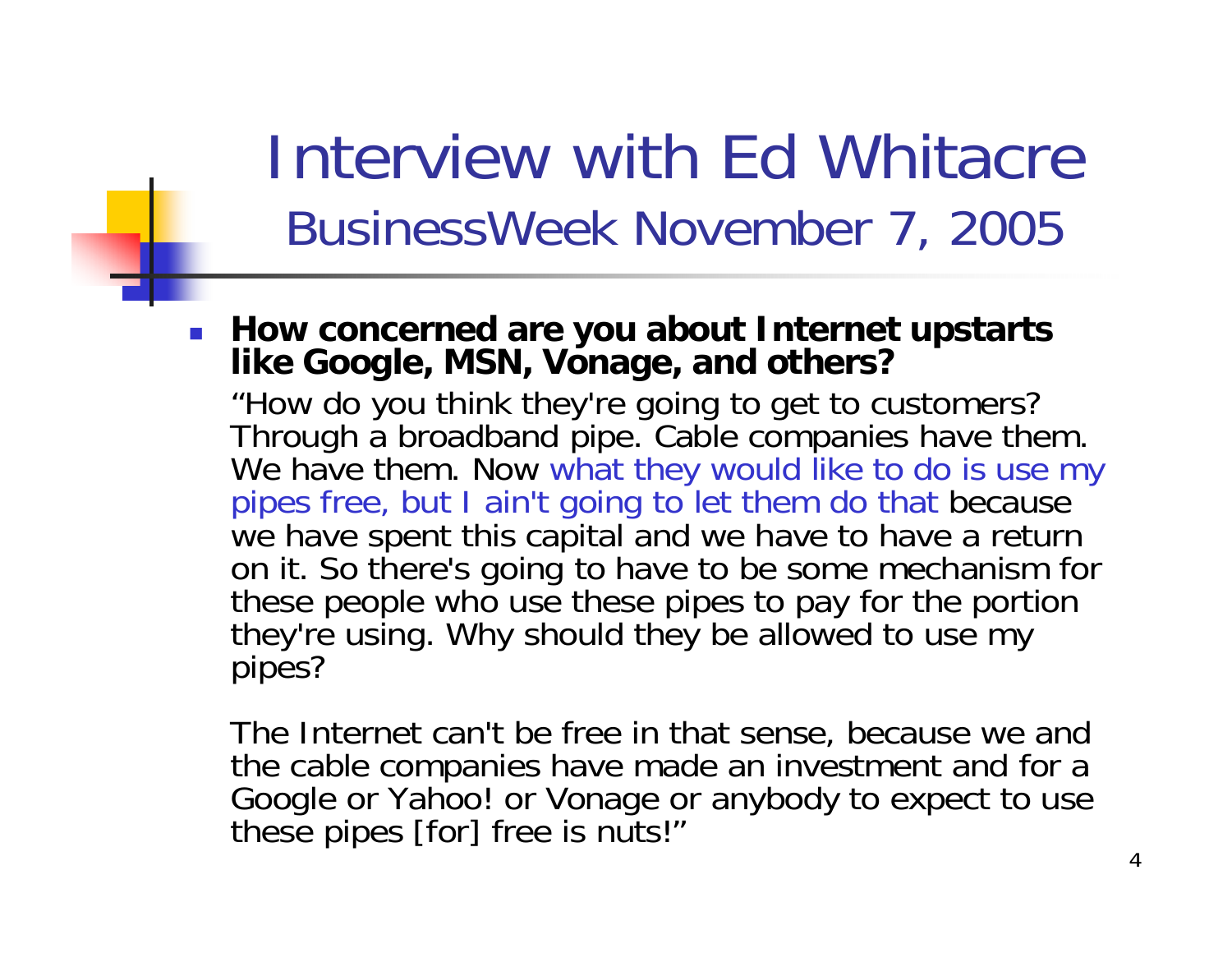But Both Sides Pay for "Transit" on the Internet

- $\Box$ **All hosts on the Internet pay according to** bandwidth use: there is no "free lunch" on the Internet
- $\Box$ ■ AT&T, Verizon, and others are paid by ISPs according to bandwidth use
- $\Box$ **Actually Internet backbones are paid twice** for any transmission, by the originator of traffic <u>and</u> by the terminator of traffic (through their respective ISPs)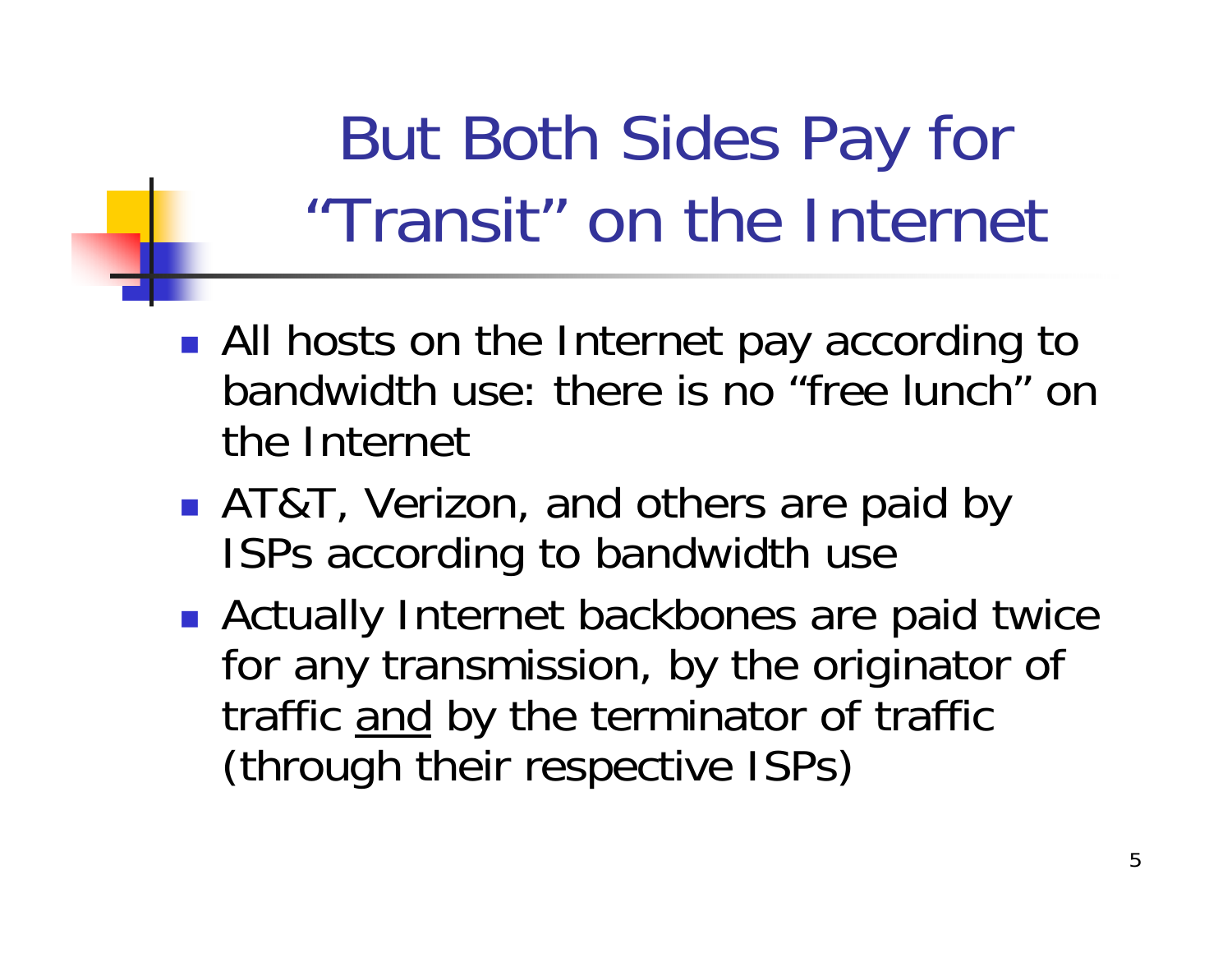## US Lagging in Broadband

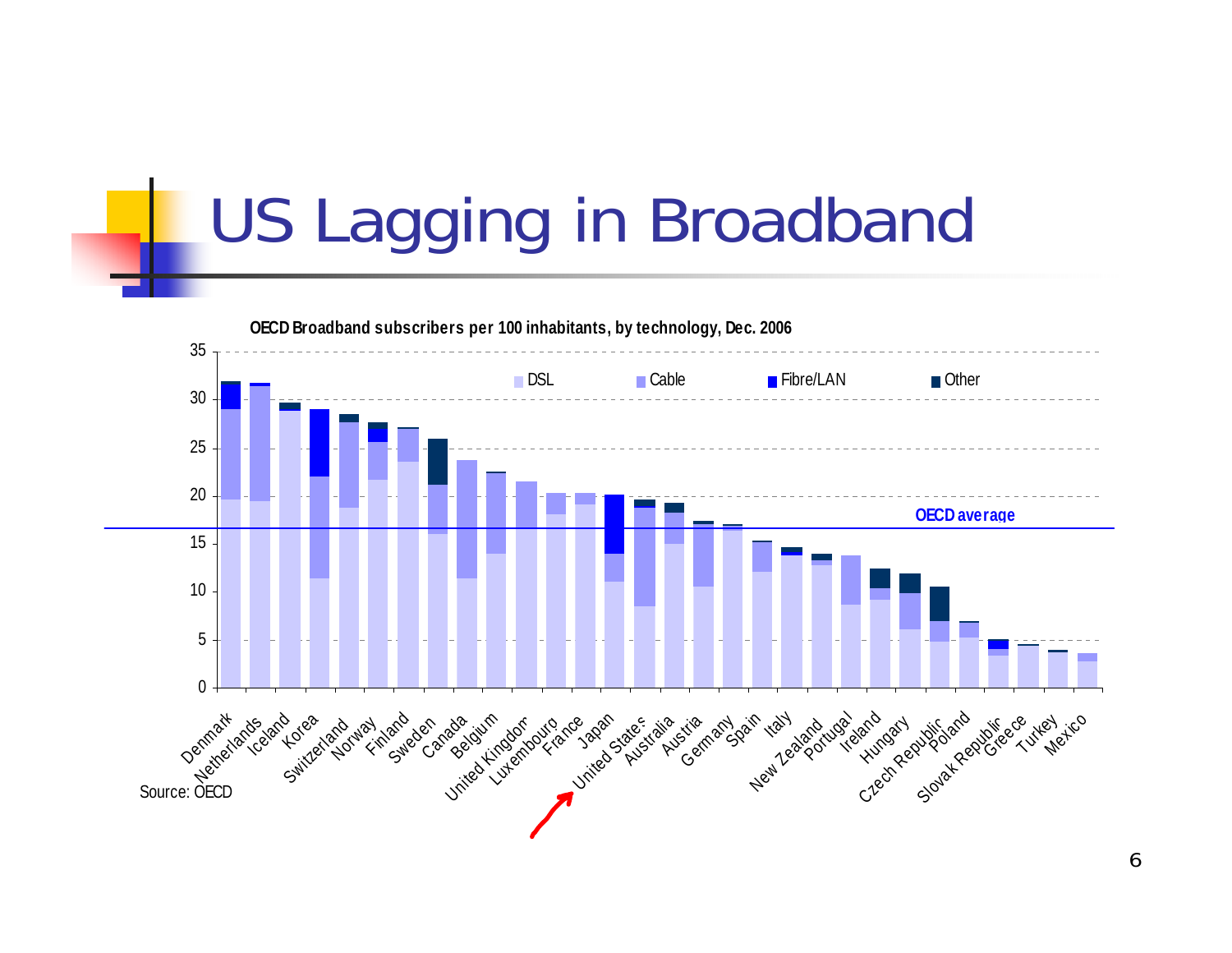#### So What Do AT&T, Verizon and Cable TV Companies Want?

- $\mathbb{R}^3$ Abolish the regime of "net neutrality"
- b. Set up a pricing schedule where, besides the basic service for transmission of bits, there will be additional charges by the broadband Internet access provider applied to the originating party (such as Google, Yahoo, or MSN).
- The new pricing model without net neutrality would be closer to the traditional pre-Internet telecommunications model where customers pay per service
- **This would also be a very sharp departure from** the way the Internet has been designed and run since its inception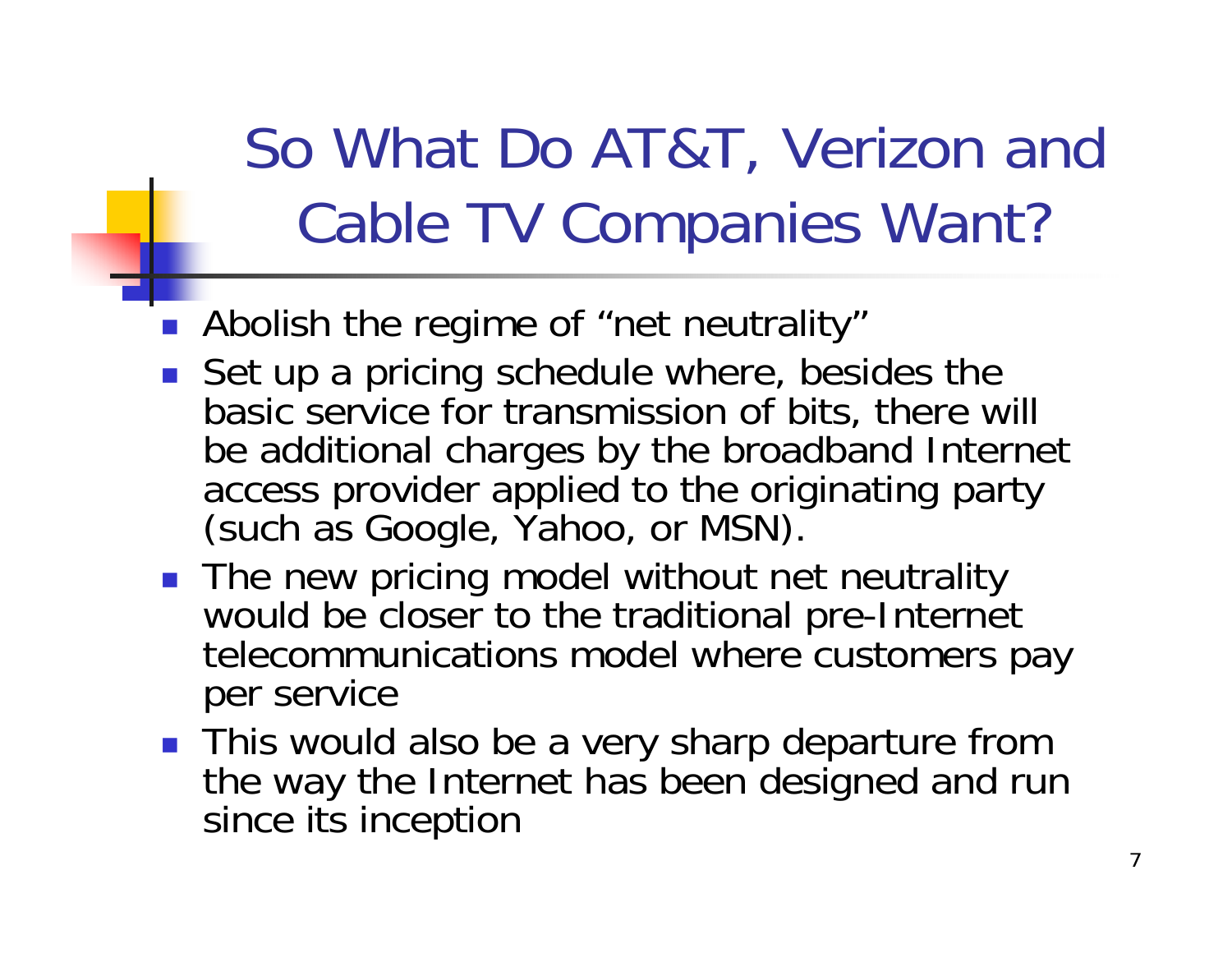

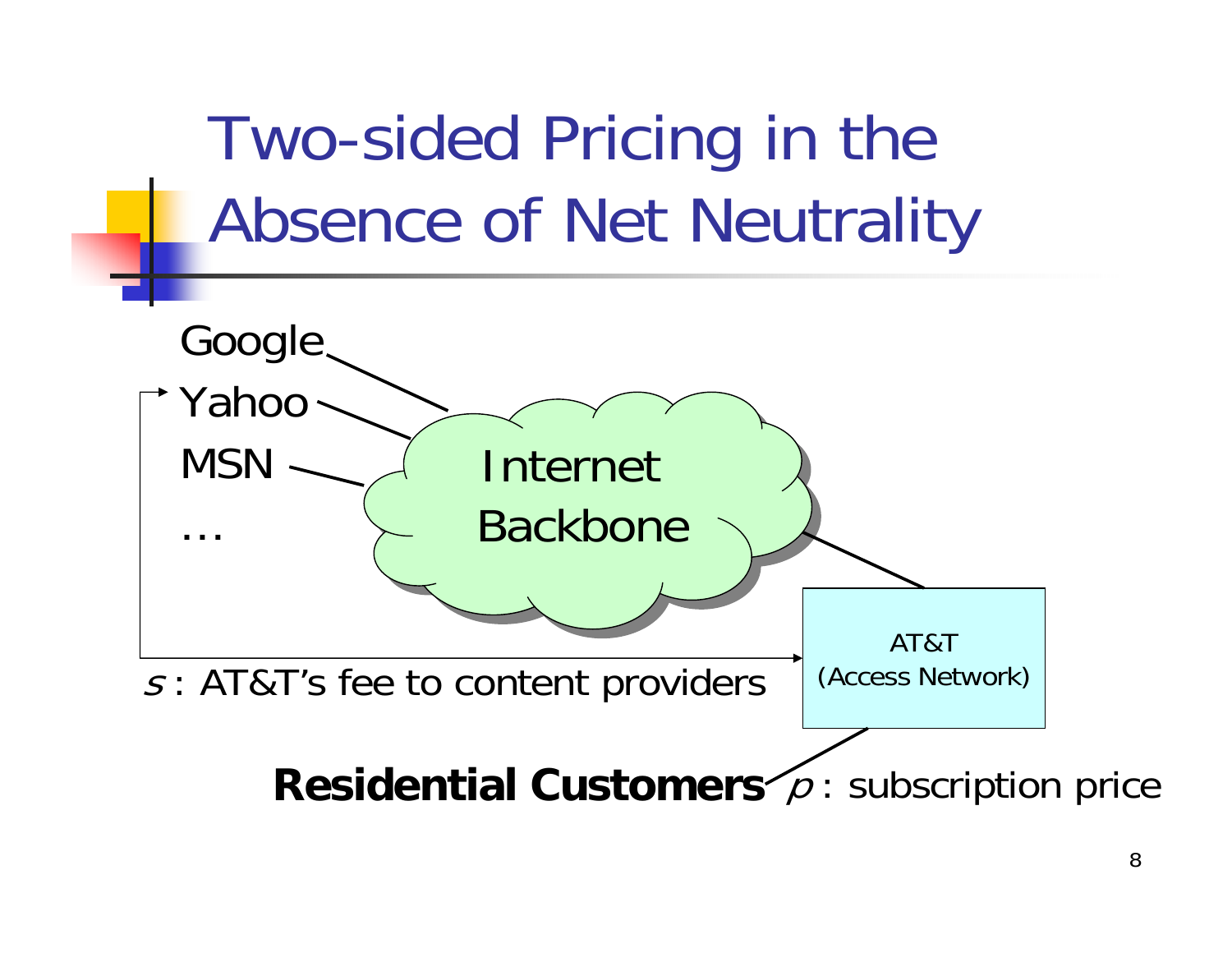## The Internet Was Based

- П on three basic separate levels of functions of the network:
	- **.** (i) the hardware/electronics level of the physical network
	- П (ii) the (logical) network level where basic communication and interoperability is established
	- **.** (iii) the applications/ services level
- П The Internet separates the network interoperability<br>level from the applications/services level
- **Dimimate Dimimilier Centralized digital electronic** communications networks, such as CompuServe, AT&T Mail, Prodigy, and early AOL, the Internet allows a large variety of applications and services to be run "at the edge" of the network and not centrally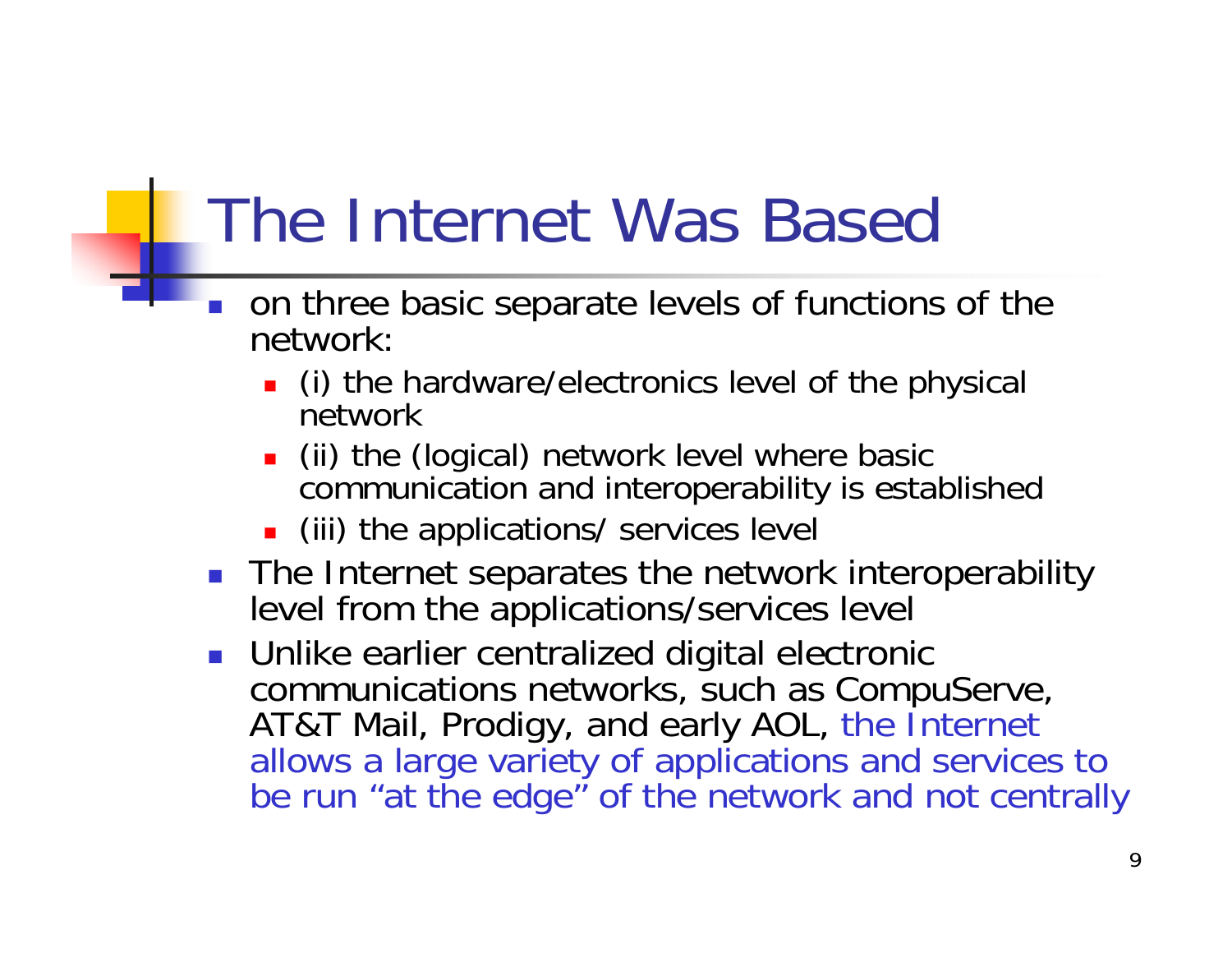- Introduction on the Internet of two-sided pricing where a transmission company controlling some part of the Internet (here last mile access) will charge a fee to content or application firms "on other side" of the network
	- × Starting to charge a positive price on the "other side" of the market is desirable to an access monopolist (or duopolists) but **not** desirable for society. See Economides & Tag (2007), "Net Neutrality on the Internet: A Two-sided Market Analysis."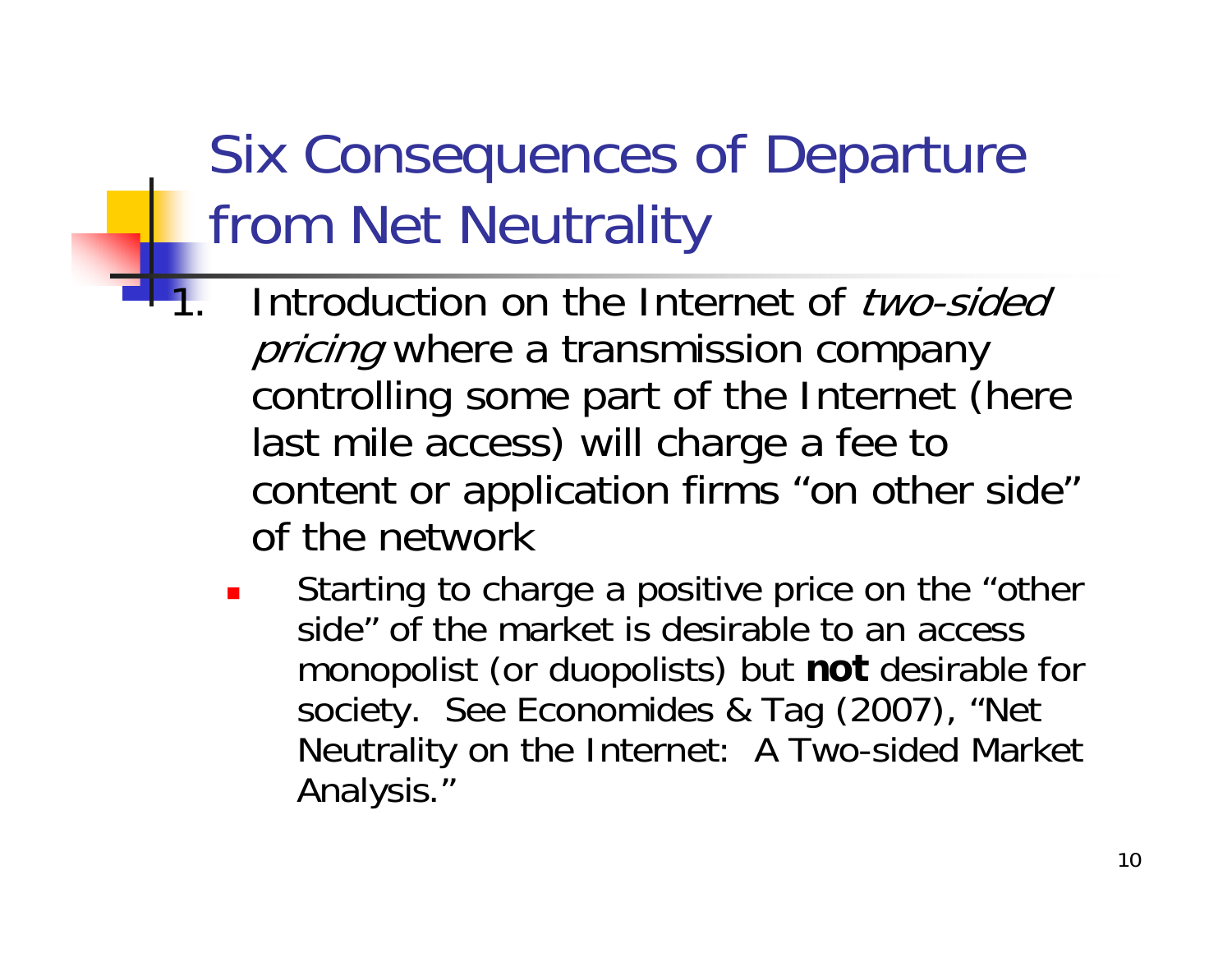#### Optimal One-sided Regulation in the Presence of Monopoly on the Other Side of the Market

- **A** regulator/planner setting a fee s to content providers expecting the platform monopolist to set his profit-maximizing subscription price  $p(s)$ maximizes the constrained total surplus function (platform profits plus content providers' profits plus consumers' surplus) will choose a below-cost fee (that is, a subsidy) to content providers
- **Nhy?** Because regulator/planner internalizes the network effects from the other side of the market better than the platform monopolist
- Even paying the below-cost fee, the platform makes positive profits
- **Same results for platform duopoly**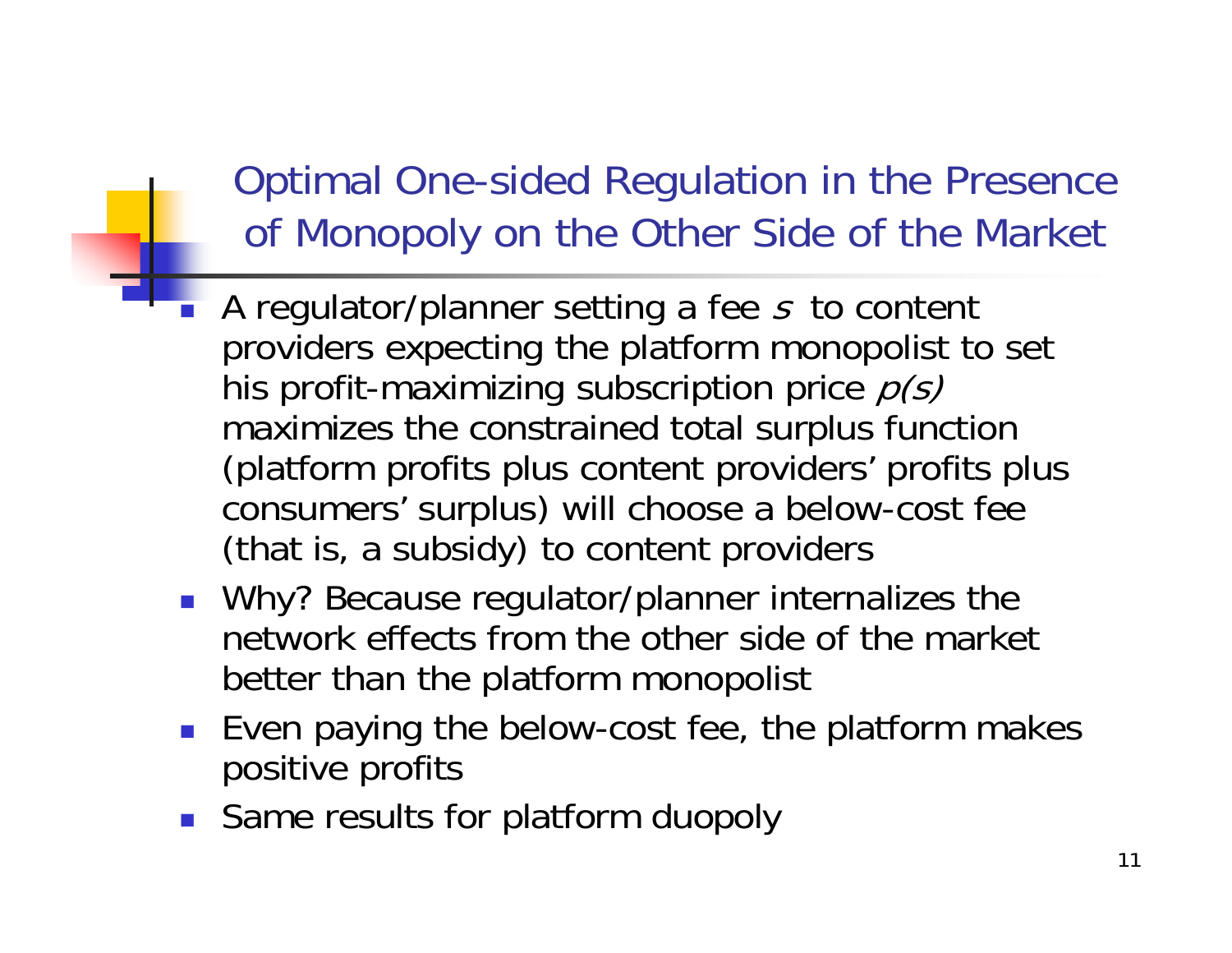- 2. Introduction of prioritization which may enhance the arrival time of information packets that originate from paying content and application firms "on the other side," and may also degrade the arrival time of information packets that originate from non-paying firms
	- ▉ The present plans of access providers are to create a "special lane" for the information packets of the paying firms while restricting the lane of the non-payers without expanding total capacity
	- u By manipulating the size of the paying firms' lane, the access provider can guarantee a difference in the arrival rates of packets originating from paying and non-paying firms, even if the actual improvement in arrival time for paying firms' packets is not improved over net neutrality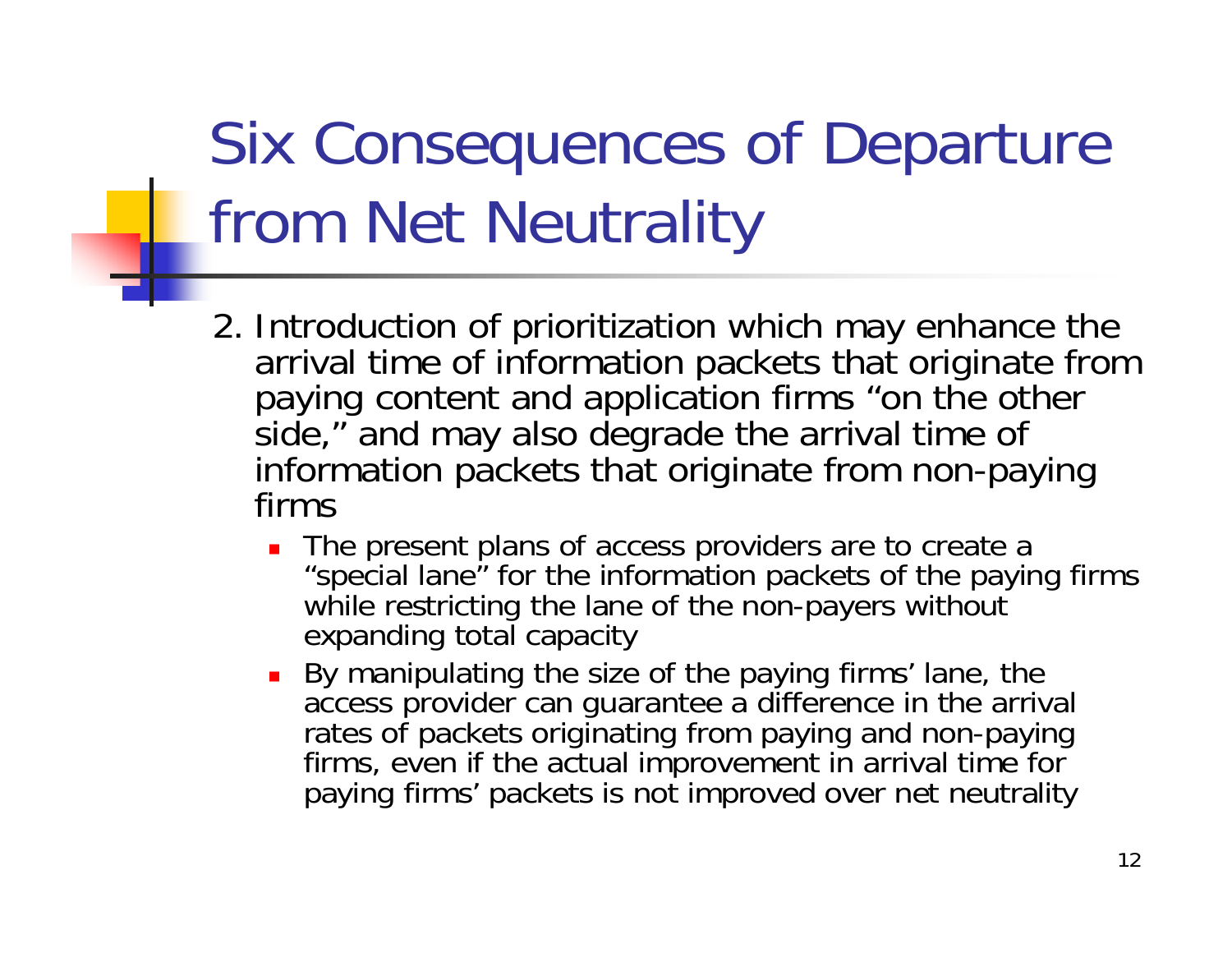- If the access providers choose to engage in "identity-based" discrimination, they can determine which one of the firms in an industry sector on the other side of the network, say in search, will get priority and therefore win
	- L. This can easily be done by announcing that prioritization will be offered to only one of the search firms, for example the one that bids the highest
	- П Thus, the determination of the winner in search and other markets on the other side will be in hands of the access providers and not determined by innovative products or services on the other side
	- П This can create very significant distortions since the surplus "on the other side" of the Internet is a large multiple of the combined telecom and cable TV revenue from residential Internet access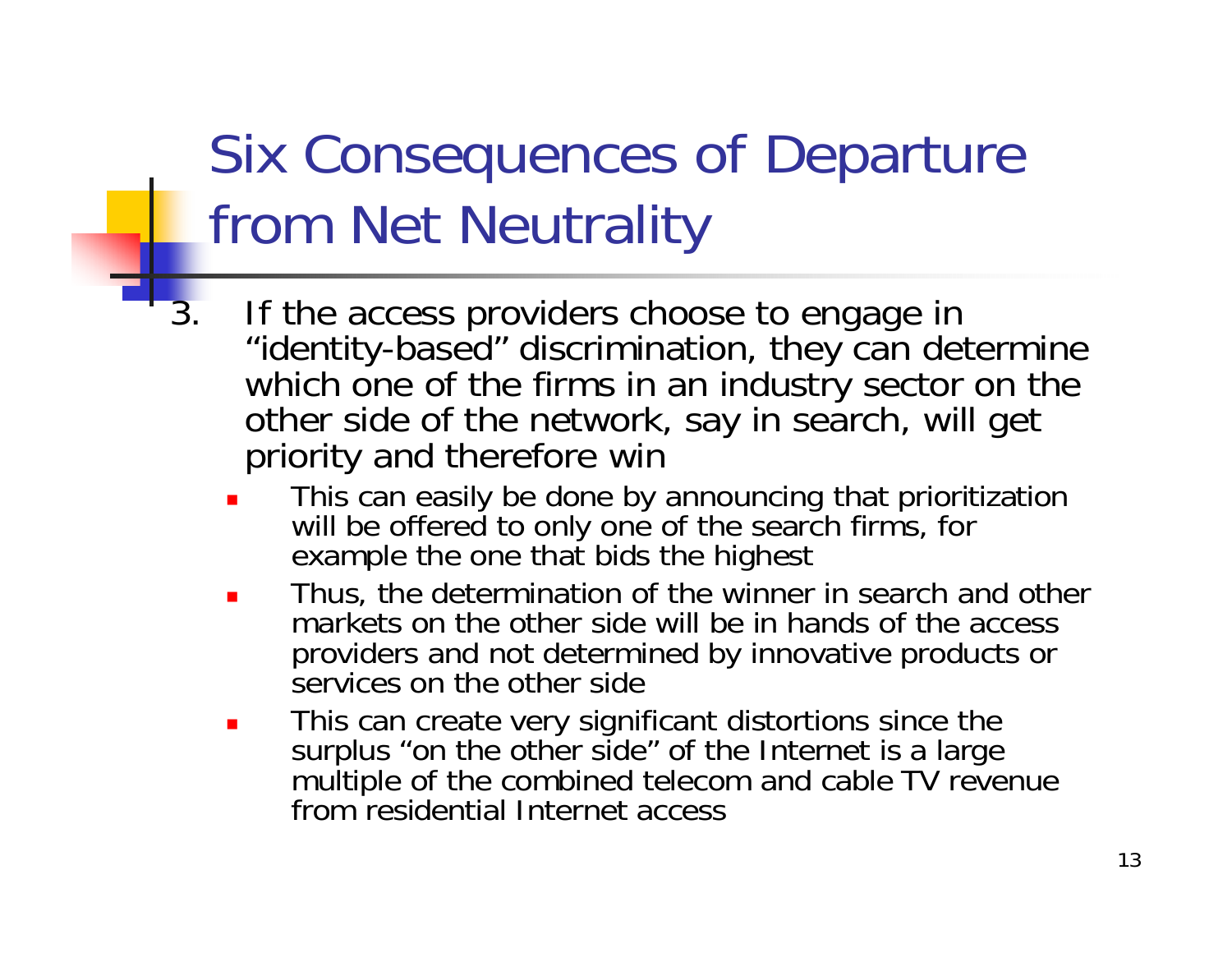- 4.New firms with small capitalization (or those innovative firms that have not yet achieved significant penetration and revenues) will very likely not be the winners of the prioritization auction.
	- **This is likely to reduce innovation.**
	- **Network externalities arise because a typical** subscriber can reach more subscribers in a larger network
		- Under no net neutrality, access providers can limit the size and profitability of new firms on the "other side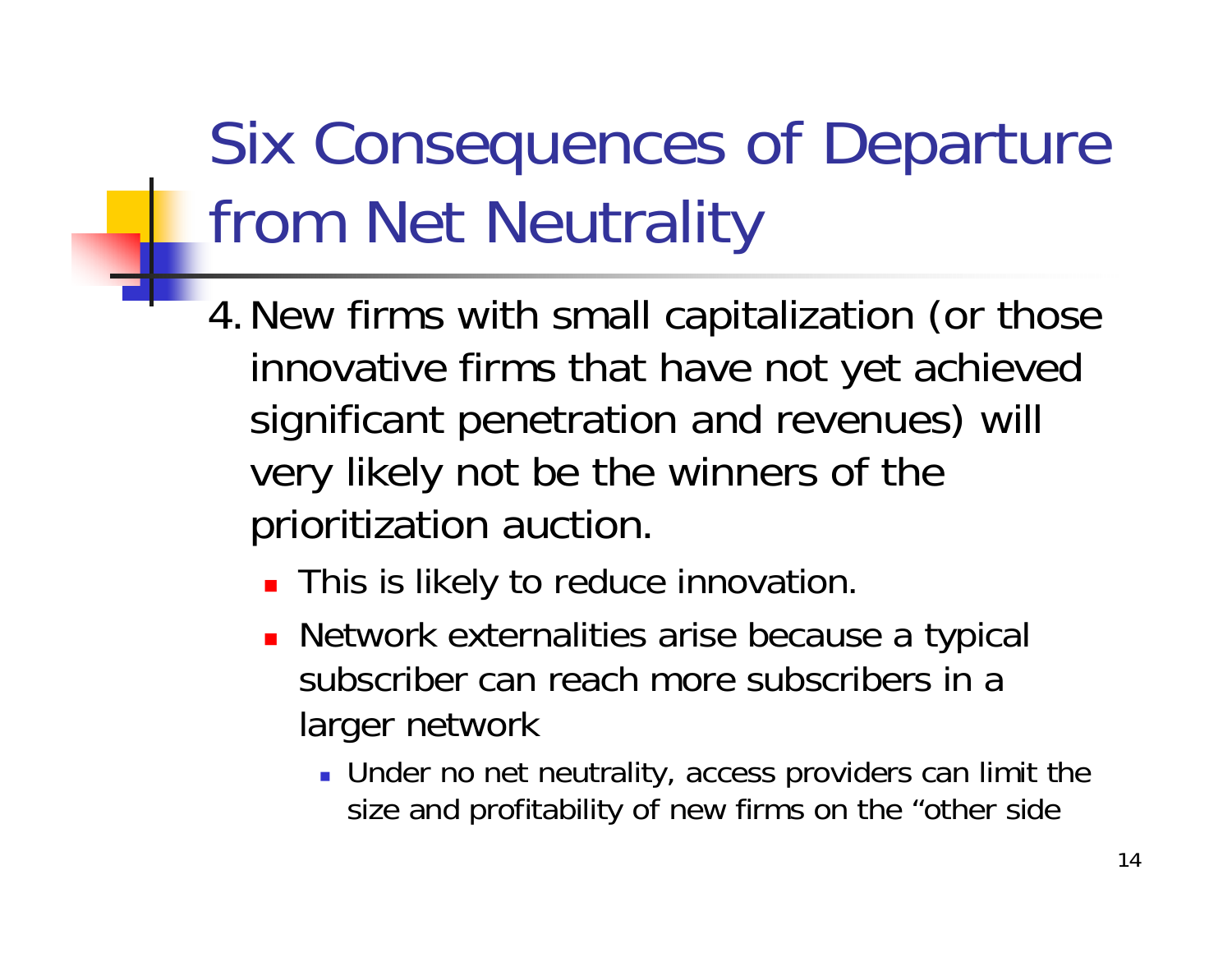- 5. The access networks can favor their own content and applications rather that those of independent firms
	- **Examples: independent VOIP, video**
	- **This is likely to distort competition and** reduce total surplus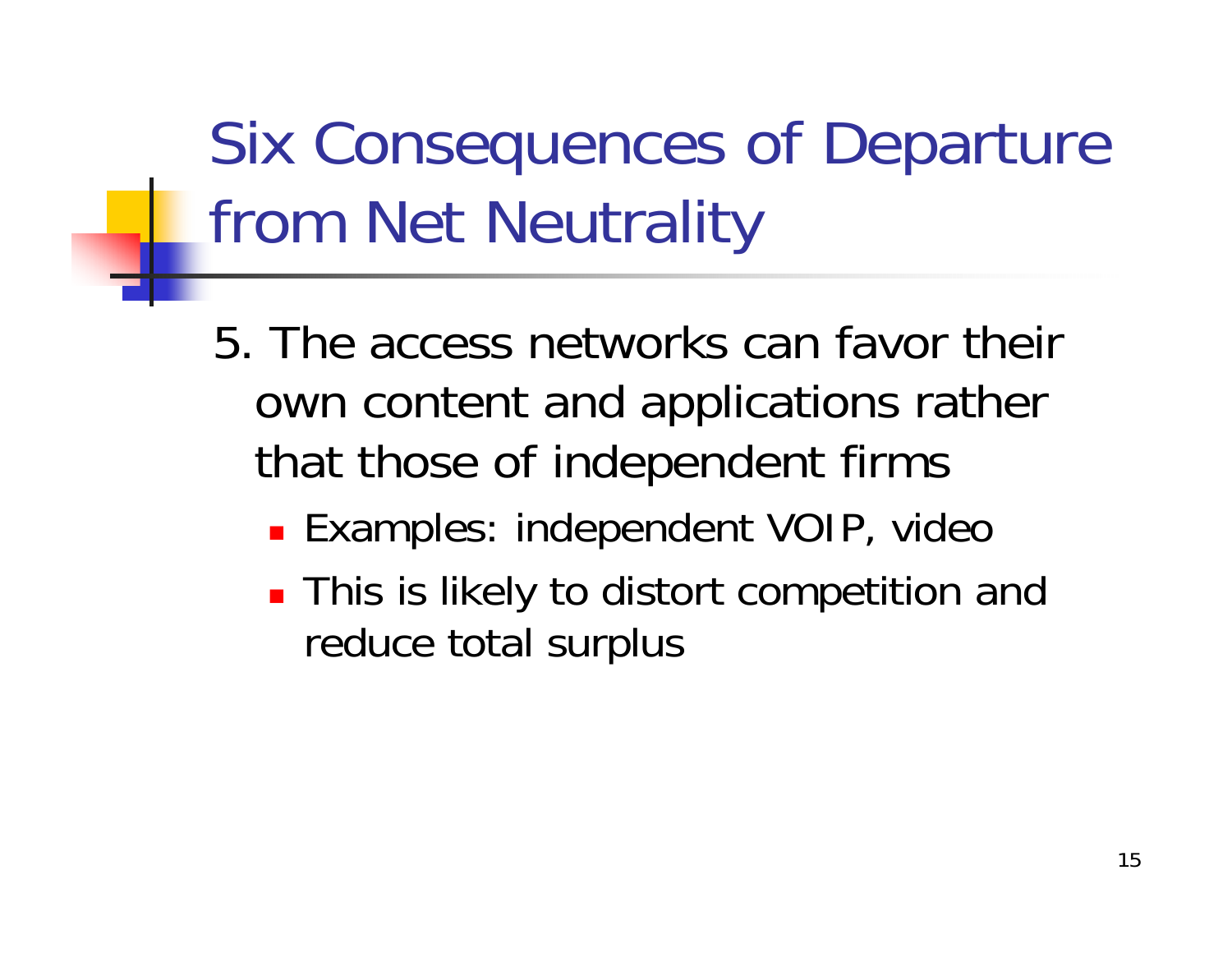- 6. Since the Internet consists of a series of interconnected networks, any one of these, and not just the final consumer access ones, can, in principle, ask content and application providers for a fee.
	- **This can result in multiple fees charged on a single** transmission and lead to a significant reduction of trade on the Internet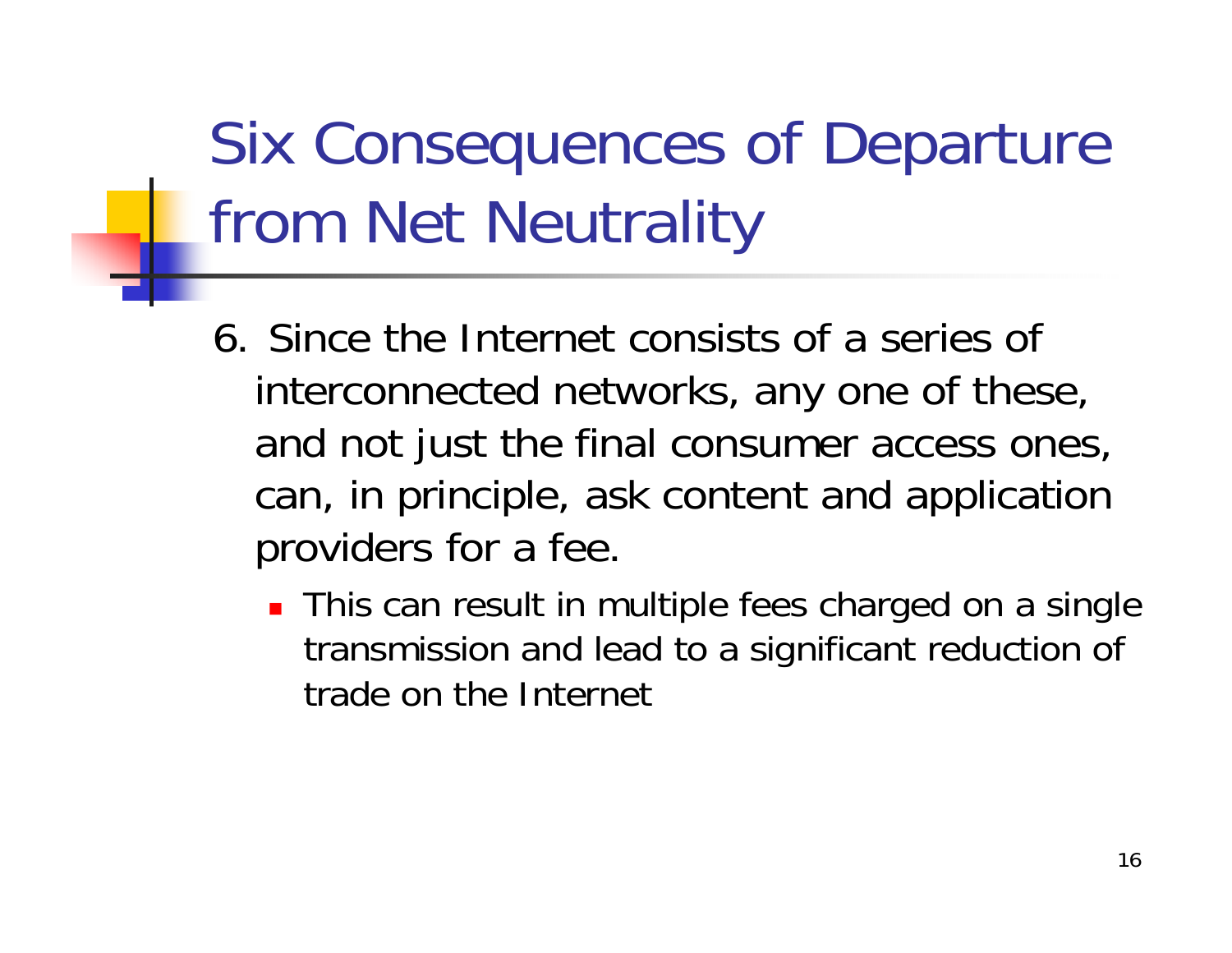Abolition of Net Neutrality Raises Both Horizontal and Vertical Antitrust Issues

#### ■ Horizontal

- **Last mile carriers (who are in duopoly or** monopoly) may reduce capacity of "plain" broadband Internet access service and/or degrade it so that they can establish a "premium" service for which they will charge additionally content/applications provider
- Coordinated reduction of capacity in "plain" service is reminiscent of cartel behavior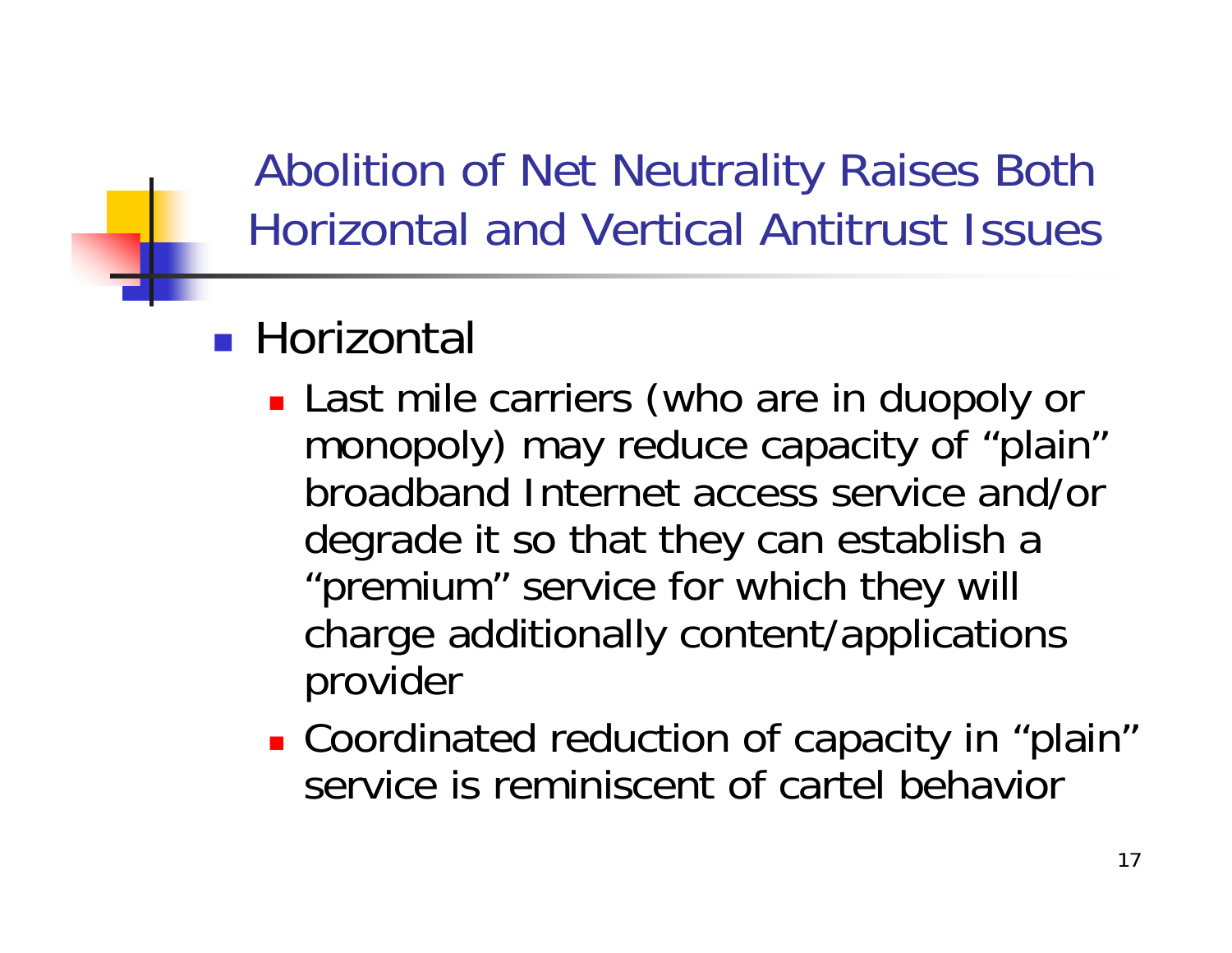## Horizontal Effects Continued

- **In general, the coordinated introduction of** price discrimination schemes may reduce output
- General theorem in economics that price discrimination that reduces output reduces total surplus
- **Therefore introduction of coordinated price** discrimination may have anti-competitive consequences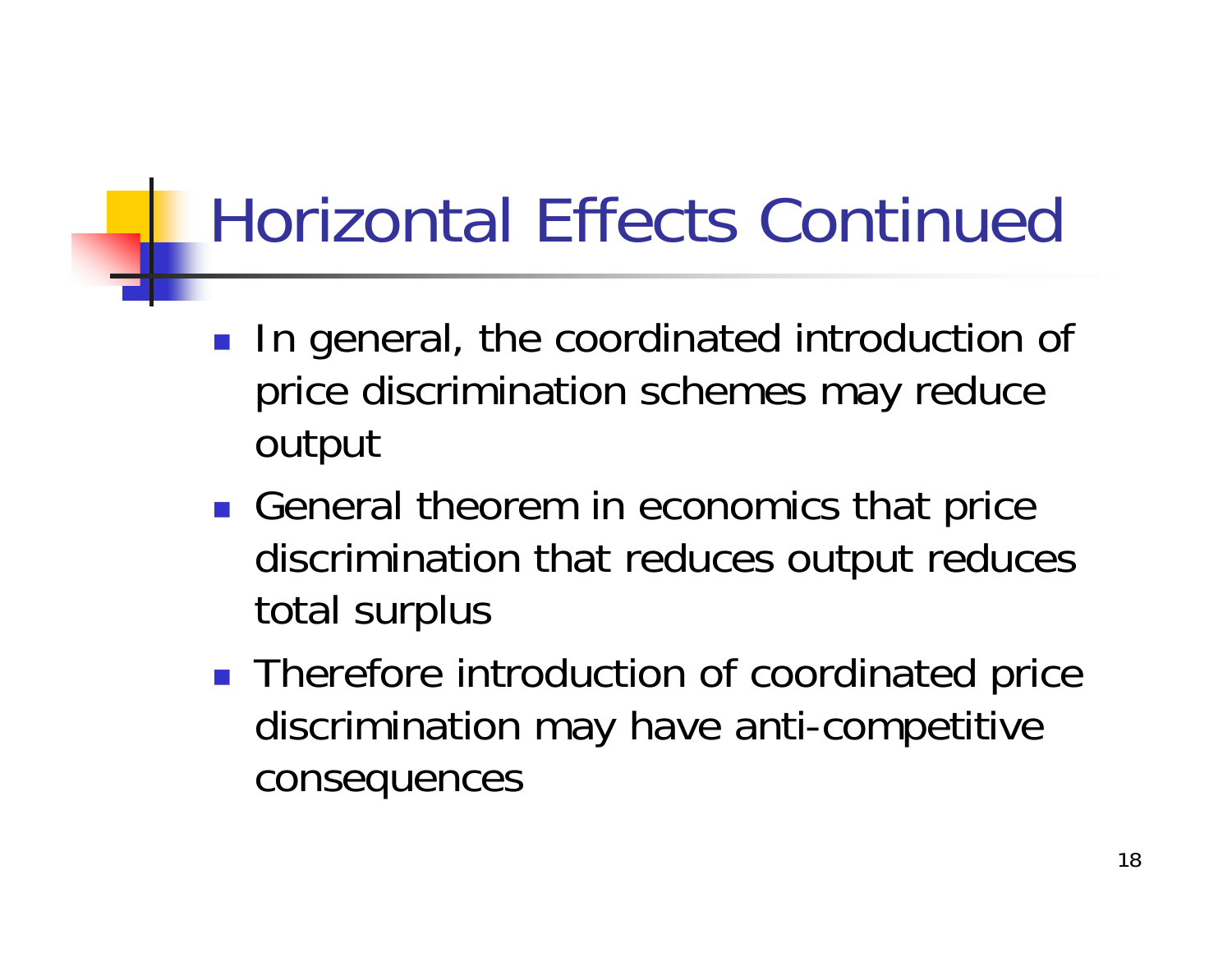There is a Variety of Potentially Anti-competitive Vertical Effects

- **Two examples:**
- **Carrier favors own content or application or** service over that of independent
	- Example: own video, VOIP
- **Carrier contracts with (say) a search engine** to put it alone in "premium" service
	- **Searches using other search engines have** considerable delays
- **Generally carrier leverages market power in** broadband access to the content or applications markets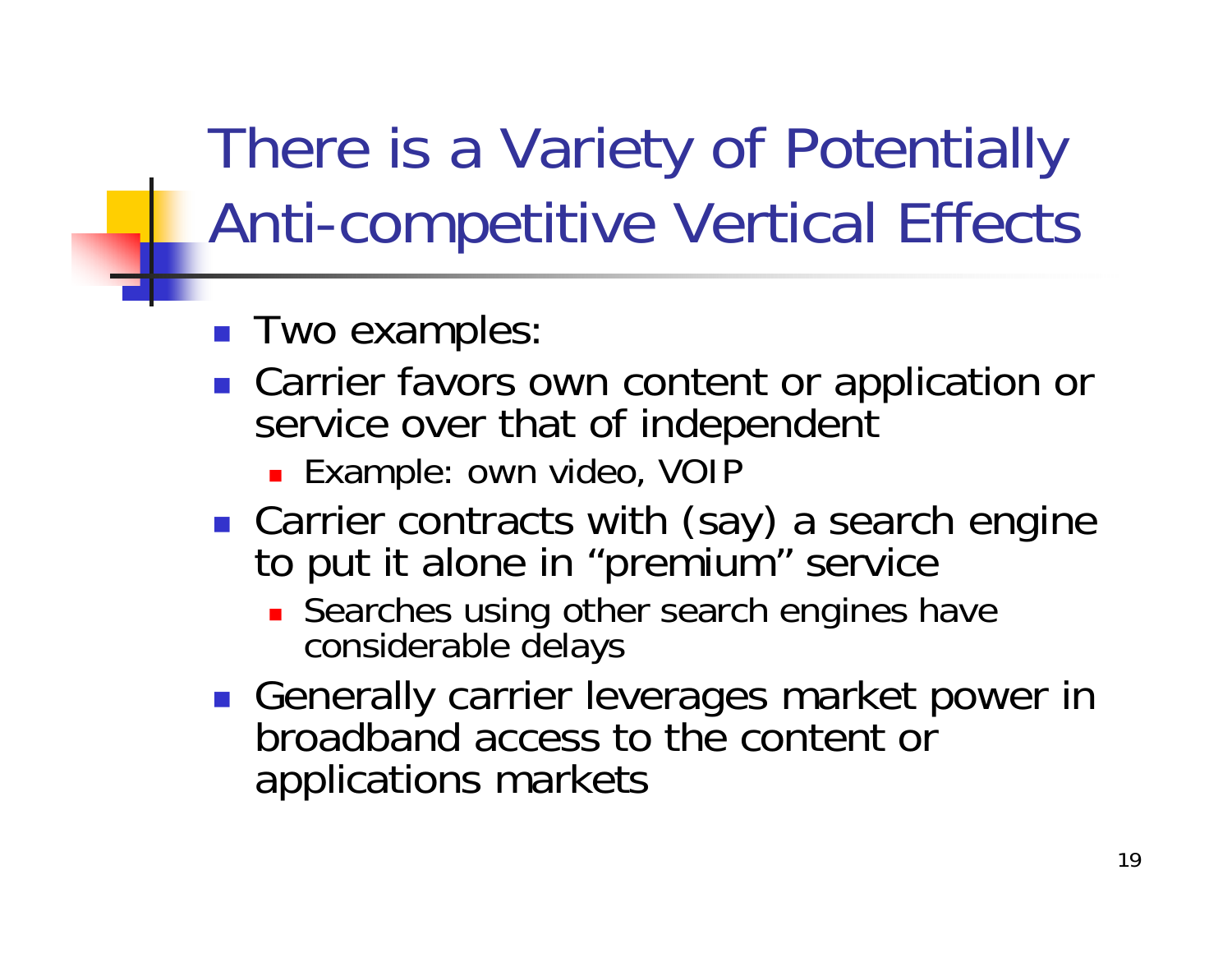Net Neutrality Allows for Intelligence and Innovation at the Edge of the Network

- $\mathbb{R}^3$ **Abolition of net neutrality is likely to** diminish innovation "at the edge" of the network
- **Nould allow once more for vertical** leveraging of market power from a concentrated market (residential Internet broadband access) to other markets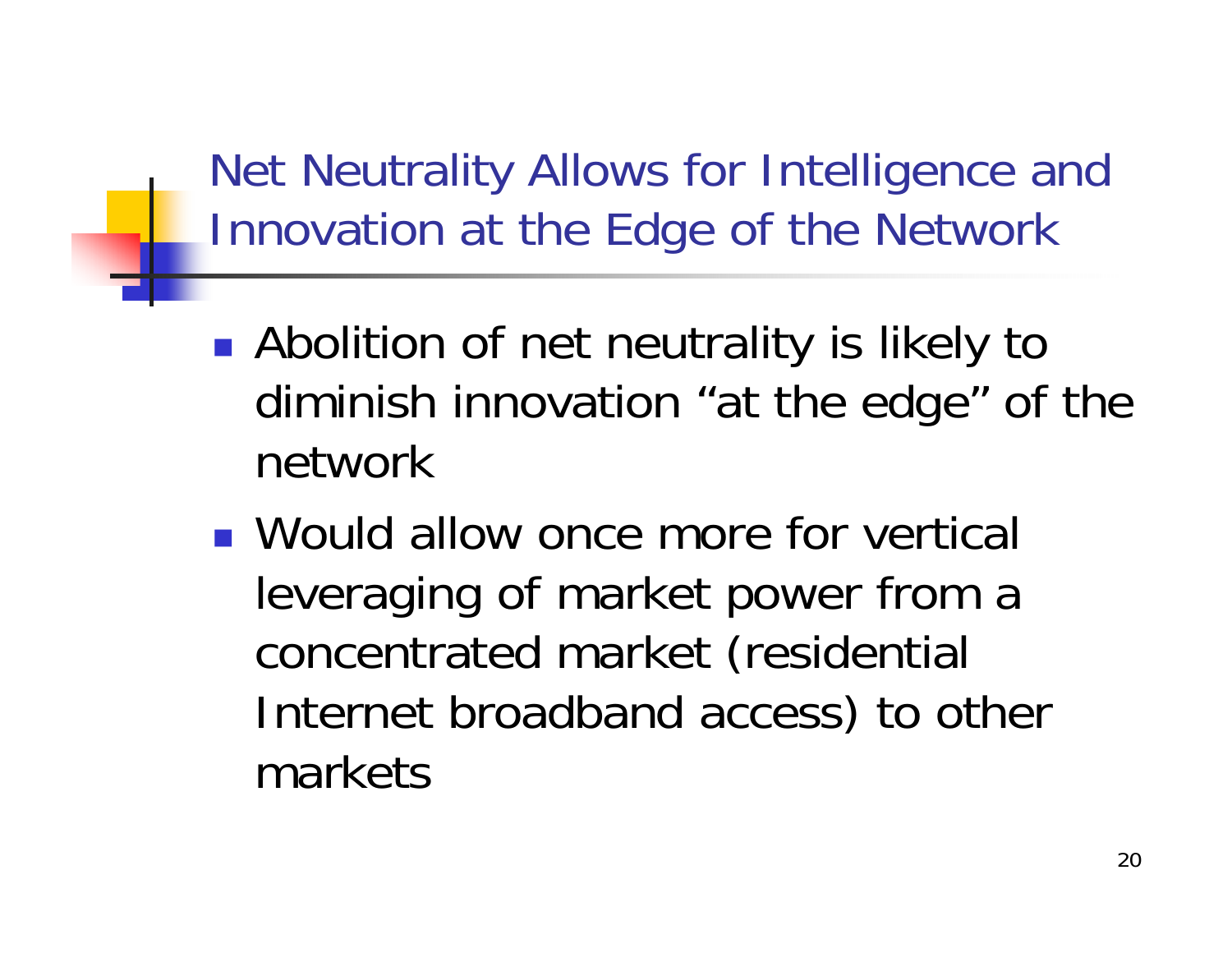# Should We Intervene or Wait Instead for Antitrust Suits?

- **If is better to impose the non-discrimination** restrictions by law?
	- **Suits take time and much damage can be done** before; not resolved in "Internet time"
	- **There is a variety of antitrust concerns**; each suit will typically deal with one issue
	- **The Internet is a key essential network for growth** of the US economy
	- **US** already lagging behind a number of countries in Internet penetration (dropped from 12<sup>th</sup> to 15<sup>th</sup> in broadband penetration in 2006)
	- **Increasing prices will not increase network traffic** or grow the network!